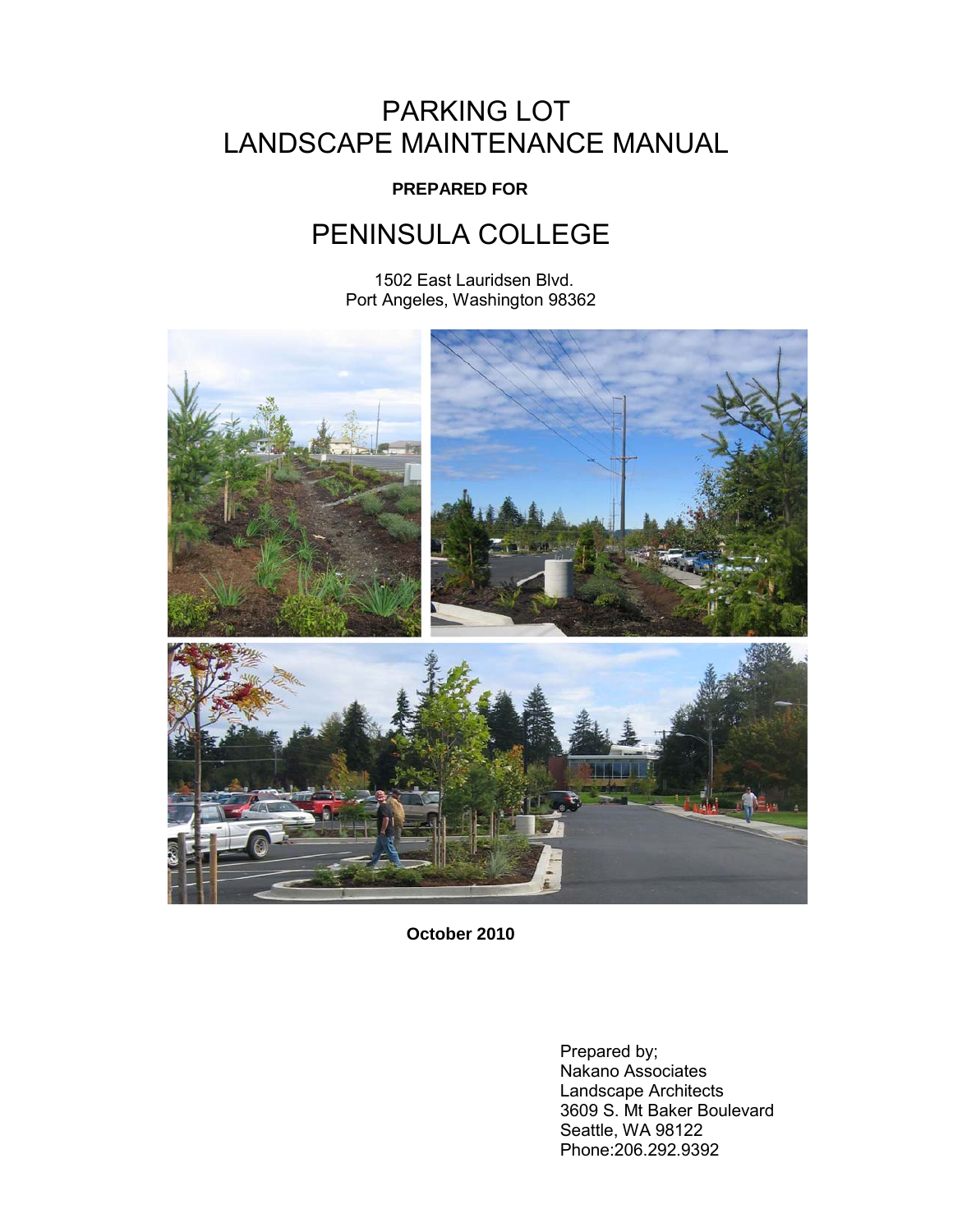PENINSULA COLLEGE PARKING LOT IMPROVEMENTS LANDSCAPE OPERATION AND MAINTENANCE MANUAL Page 2 of 19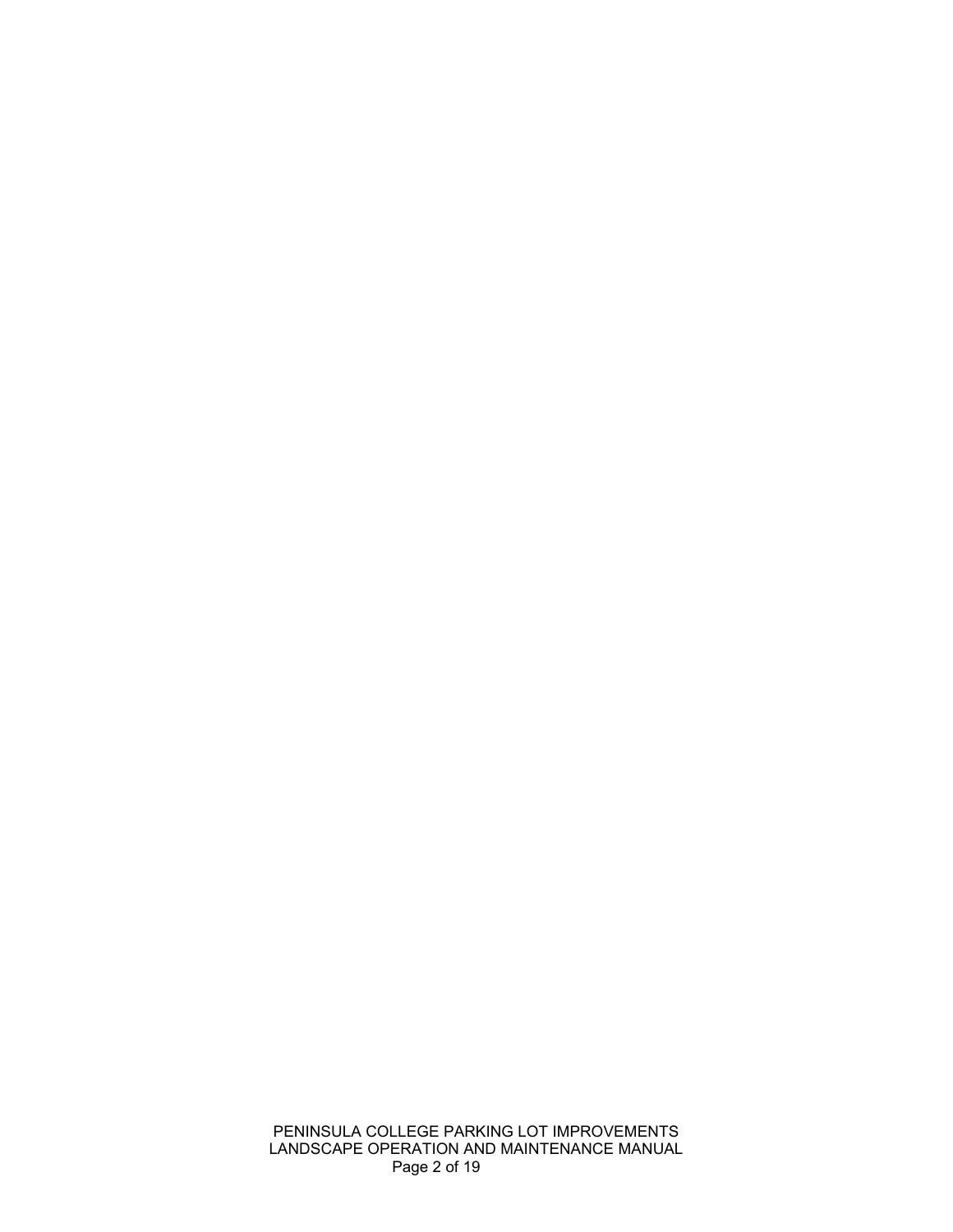#### **Table of Contents**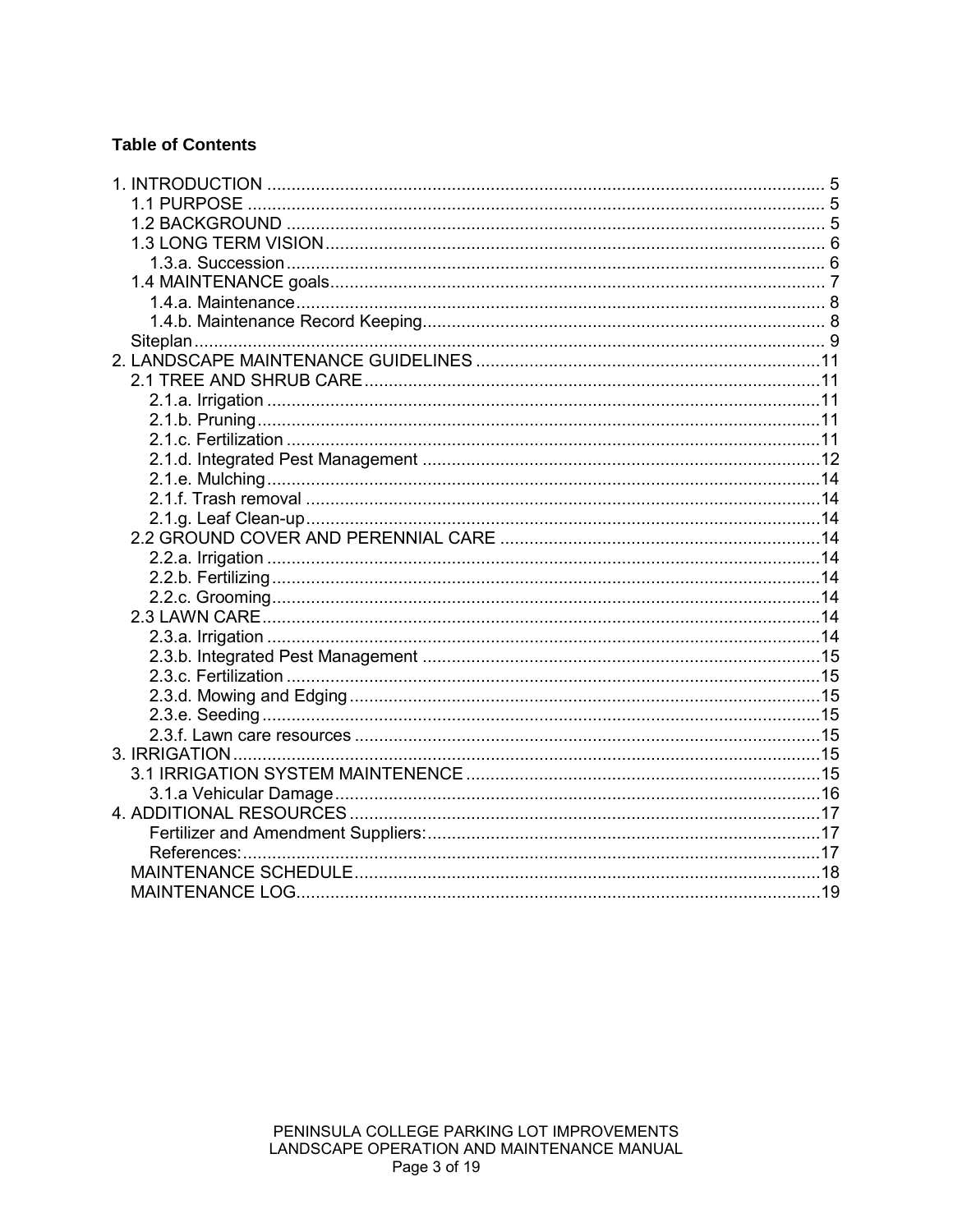PENINSULA COLLEGE PARKING LOT IMPROVEMENTS LANDSCAPE OPERATION AND MAINTENANCE MANUAL Page 4 of 19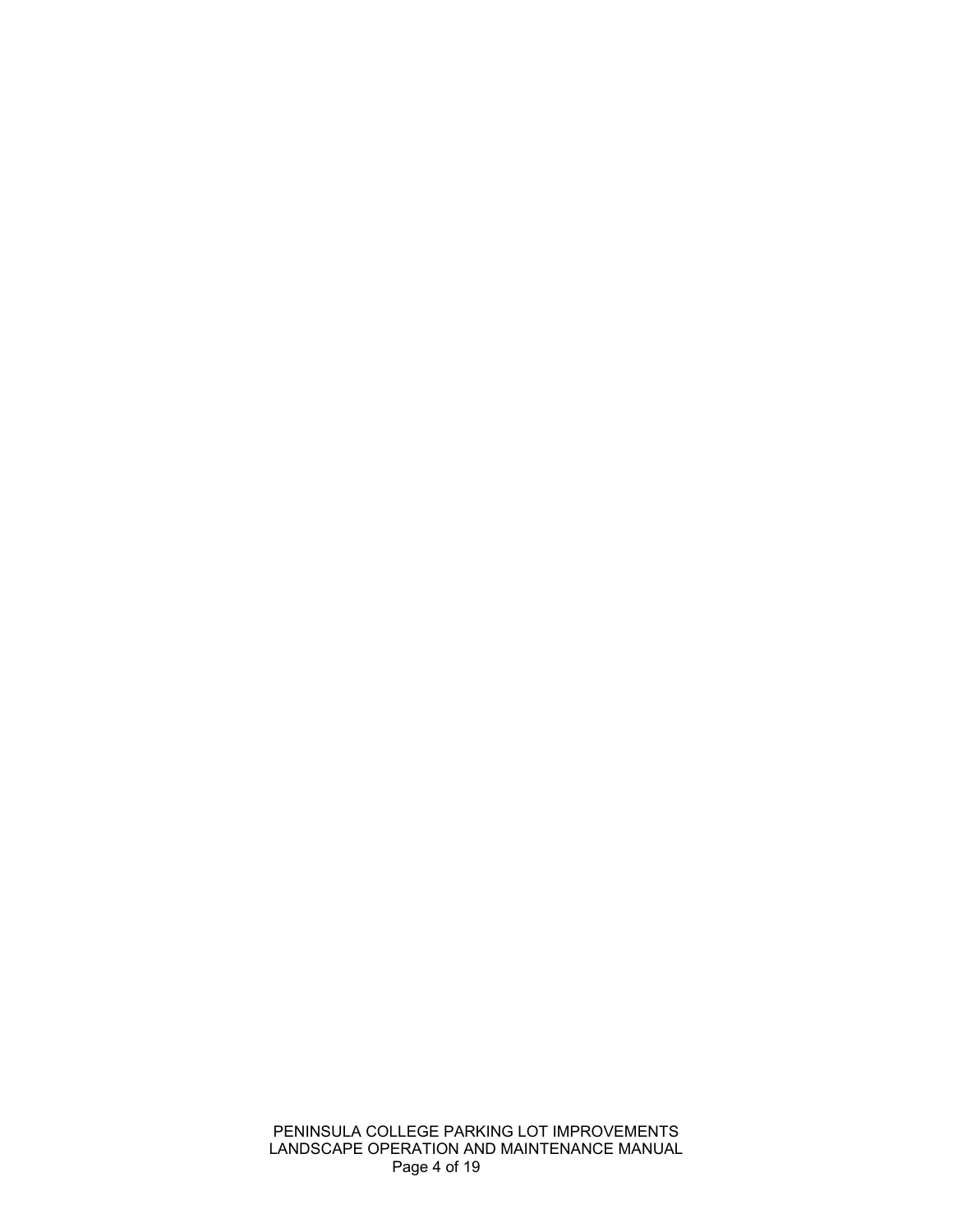# **1. INTRODUCTION**

### **1.1 PURPOSE**

The purpose of this manual is to provide the maintenance staff at Peninsula College with a guide to maintaining the landscape and soils within the parking lot area. It is a working and living document and is not intended to be a stand alone maintenance resource. Maintenance of the parking lot landscaping and stormwater facilities should be adaptive, adjusting in response to what is learned on-site and current industry best practices. For maintenance of stormwater related structures, please refer to the Stormwater Facility Operation and Maintenance Manual (KPFF Engineers, June 2010).

#### **1.2 BACKGROUND**

The landscaping at the parking lot was installed in the late summer of 2010.

The plantings consist of traditional planting beds with a combination of deciduous and evergreen trees, shrubs and perennials. There are also rain gardens and bio filtration swales that receive stormwater runoff from the paved areas within the parking lot. This system allows for detention and cleaning of stormwater by infiltration through the planting beds and soil before excess stormwater is discharged to the Port Angeles stormwater system.

The plant material is a combination of northwest native plant species and adapted plants that have been selected based on recommendations and project experience in Western Washington.

Rain gardens and swales are planted with species that are suitable for variable conditions. Plants on the bottom of the swales and rain gardens prefer and/or are tolerant of mild inundation. The side slopes of the swales and rain gardens typically has moist to dry soils, so these plants are drought tolerant and help stabilize the slope.

#### **Hardiness zone:**

Peninsula College is located in Hardiness zone 8b.

#### **Weather:**

PORT ANGELES, WASHINGTON Period of Record Monthly Climate Summary

Period of Record : 7/ 1/1948 to 12/31/2005

|                                      | <b>Jan</b> | Feb    | Mar | Apr                 | May      | <b>Jun</b>                      | lJul | Aug            | $ $ Sep                            | $ $ Oct | <b>Nov</b> | <b>IDec</b> | <b>IIAnnuall</b> |
|--------------------------------------|------------|--------|-----|---------------------|----------|---------------------------------|------|----------------|------------------------------------|---------|------------|-------------|------------------|
| Average Max.<br>Temperature $(F)$    | 45.1       | 47.7II |     | $50.5$ 55.3         | 60.6     |                                 |      |                | $64.7$ 68.4 68.4 65.7              | 57.4    | 49.9       | 45.9        | 56.6             |
| Average Min.<br>Temperature (F)      | 34.0       |        |     | $35.5$ 36.9 40.1    | 44.8     |                                 |      |                | 49.0 51.7 51.7 48.8 43.3 38.1 35.2 |         |            |             | 42.4             |
| Average Total<br>Precipitation (in.) |            |        |     | 4.02 2.73 2.18 1.34 |          | $0.96$ 0.86 0.55 0.80 1.10 2.62 |      |                |                                    |         |            | $4.15$ 4.25 | 25.57            |
| Average Total<br>SnowFall (in.)      | 1.7        | 0.7    | 0.5 | 0.0                 | 0.0      | 0.0                             | 0.0  | 0.0            | 0.0                                | 0.0     | 0.1        | 0.8         | 3.8              |
| Average Snow Depth<br>(in.)          | ΩI         | Οll    | 0   | $\Omega$            | $\Omega$ | 0                               | 0II  | $\overline{0}$ |                                    | 0       | 01         | 0           | $\overline{0}$   |

Percent of possible observations for period of record.

Max. Temp.: 98.6% Min. Temp.: 98.6% Precipitation: 98.8% Snowfall: 95.8% Snow Depth: 95.1% Source: Western Regional Climate Center

> PENINSULA COLLEGE PARKING LOT IMPROVEMENTS LANDSCAPE OPERATION AND MAINTENANCE MANUAL Page 5 of 19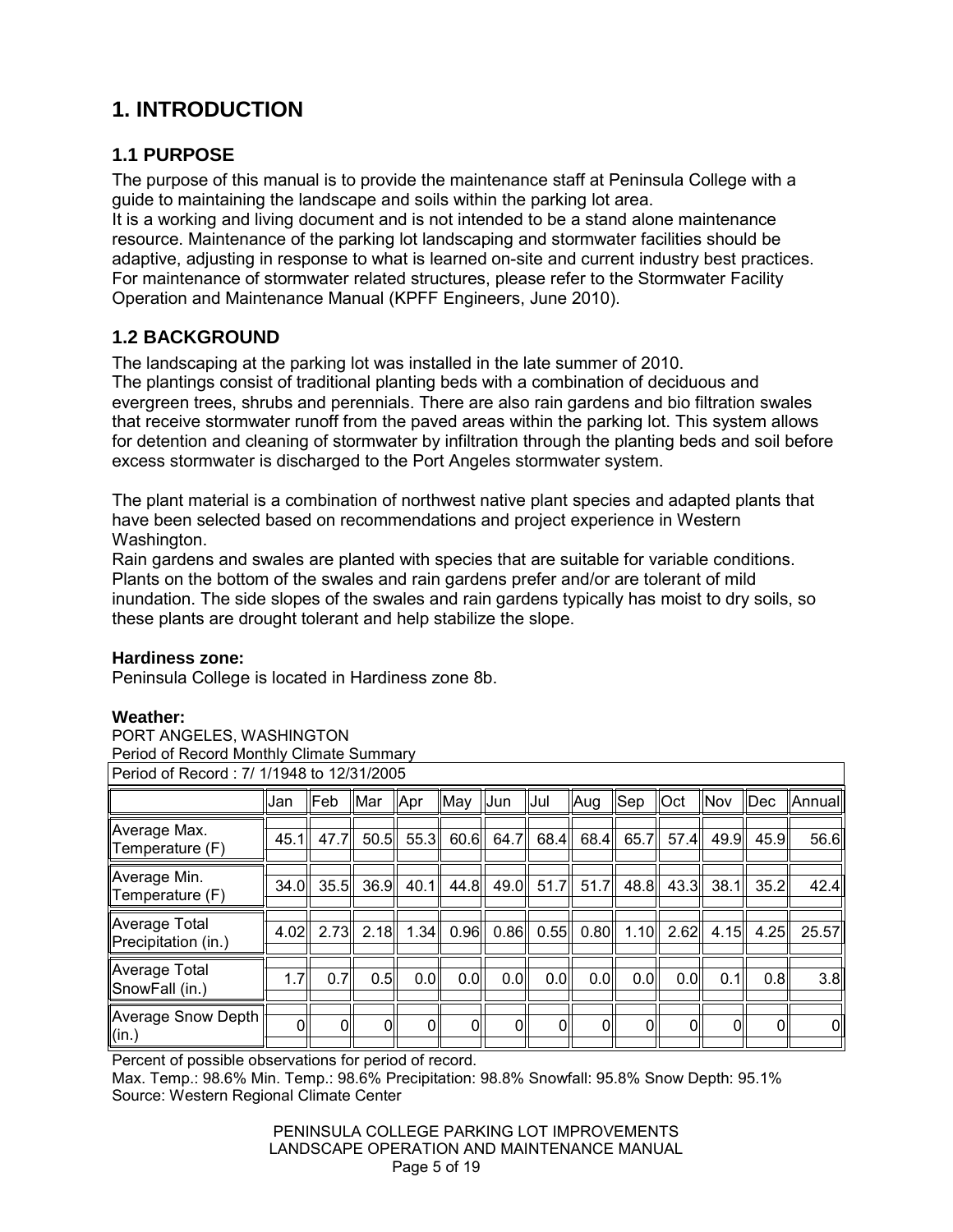#### **Soil:**

Existing top soils on site are part of the Clallam Series- moderately well drained soils consisting of gravelly sandy loam. Since the parking lot was previously all paved over, soils were imported for the landscape areas at the parking lot.

The planting mix used for the planting beds is a mix of 67% Sandy Loam soil mixed with 33% compost (by volume).

The planting mix used for the rain gardens and bio filtration swales are 30% compost and 70 % sand (by volume).

#### **1.3 LONG TERM VISION**

The long term vision for the landscaping at Peninsula College parking lot is to; -provide a welcoming, attractive and lush entrance to the College for students, visitors and college staff.

-clean and reduce stormwater runoff from the parking lot before it enters the City of Port Angeles Stormwater System.

-have a "natural" character to the plantings, reflecting the unique location of the college with its close proximity to the Olympic Mountains and the Strait of Juan de Fuca.

-Minimize the heat island effect and increase habitat for birds and other wildlife.





 Lush swales Lush rain gardens (photos from the High Point community in Seattle)

#### **1.3.a. Succession**

Succession refers to the more or less predictable and orderly changes in the composition or structure of a plant community. This means that over time the plantings will change as plant species grow and spread differently over time. Life expectancy varies between species and shaded areas will increase as the trees grow bigger.

Succession means that maintenance over time will have to change as the plantings mature. What to expect;

2-5 years; the ground cover and shrub plantings should fill in, minimizing the need for weeding. 5-15 years; some thinning and replacement of plants might be necessary.

>15 years; a well established lush and "mature" landscape, some plants will have fared better than others. Supplemental infill planting might be necessary.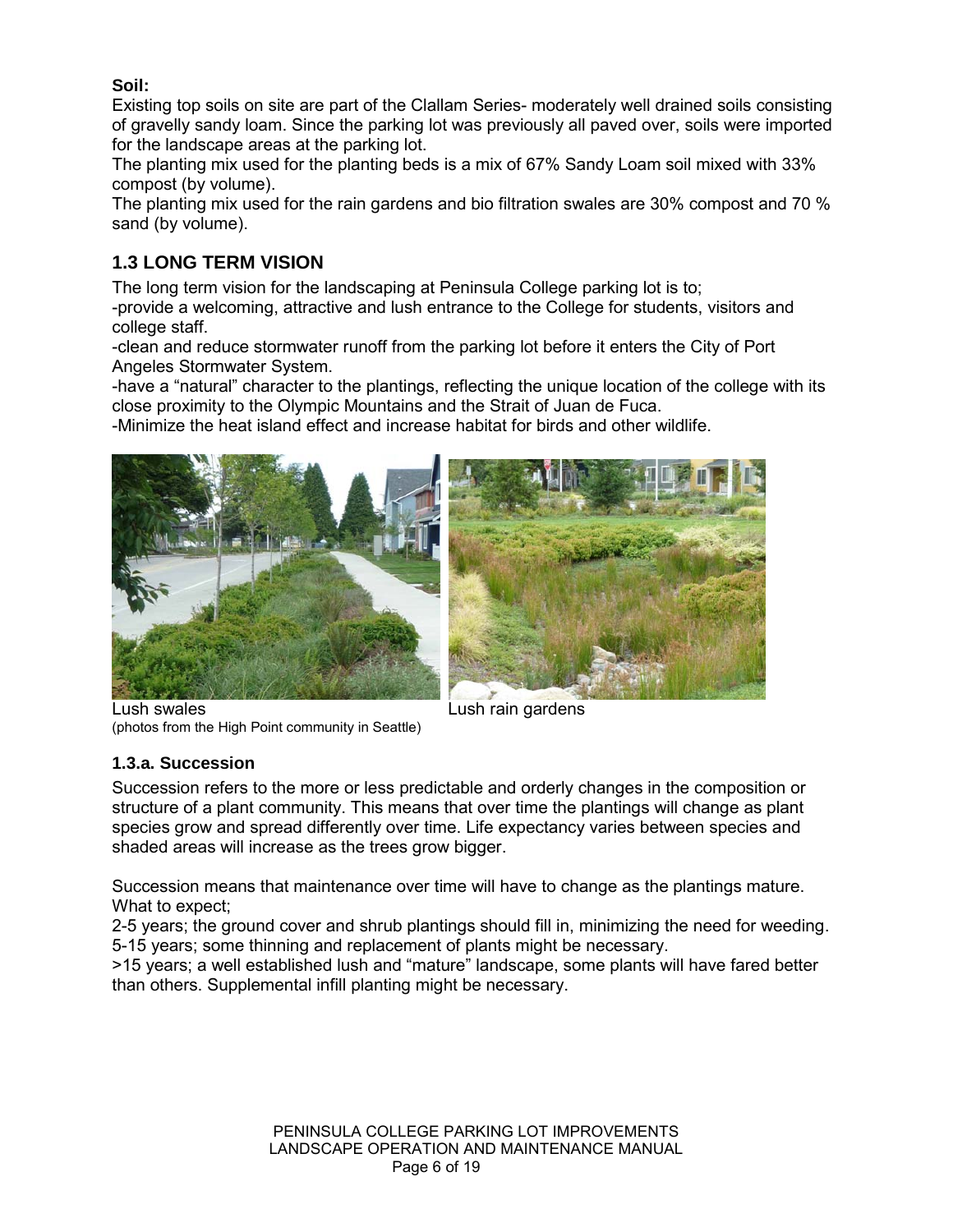

Image source; The Planting Design handbook

#### **1.4 MAINTENANCE GOALS**

Proper maintenance is vital for the long term survivability of the landscape and for adequate functioning of the stormwater facilities.

Maintenance goals;

-Support an attractive, safe and user-friendly landscape.

-Use sustainable methods to maintain the landscape.

-Protect and enhance the natural character of plantings.

-Minimize water waste.

PENINSULA COLLEGE PARKING LOT IMPROVEMENTS LANDSCAPE OPERATION AND MAINTENANCE MANUAL Page 7 of 19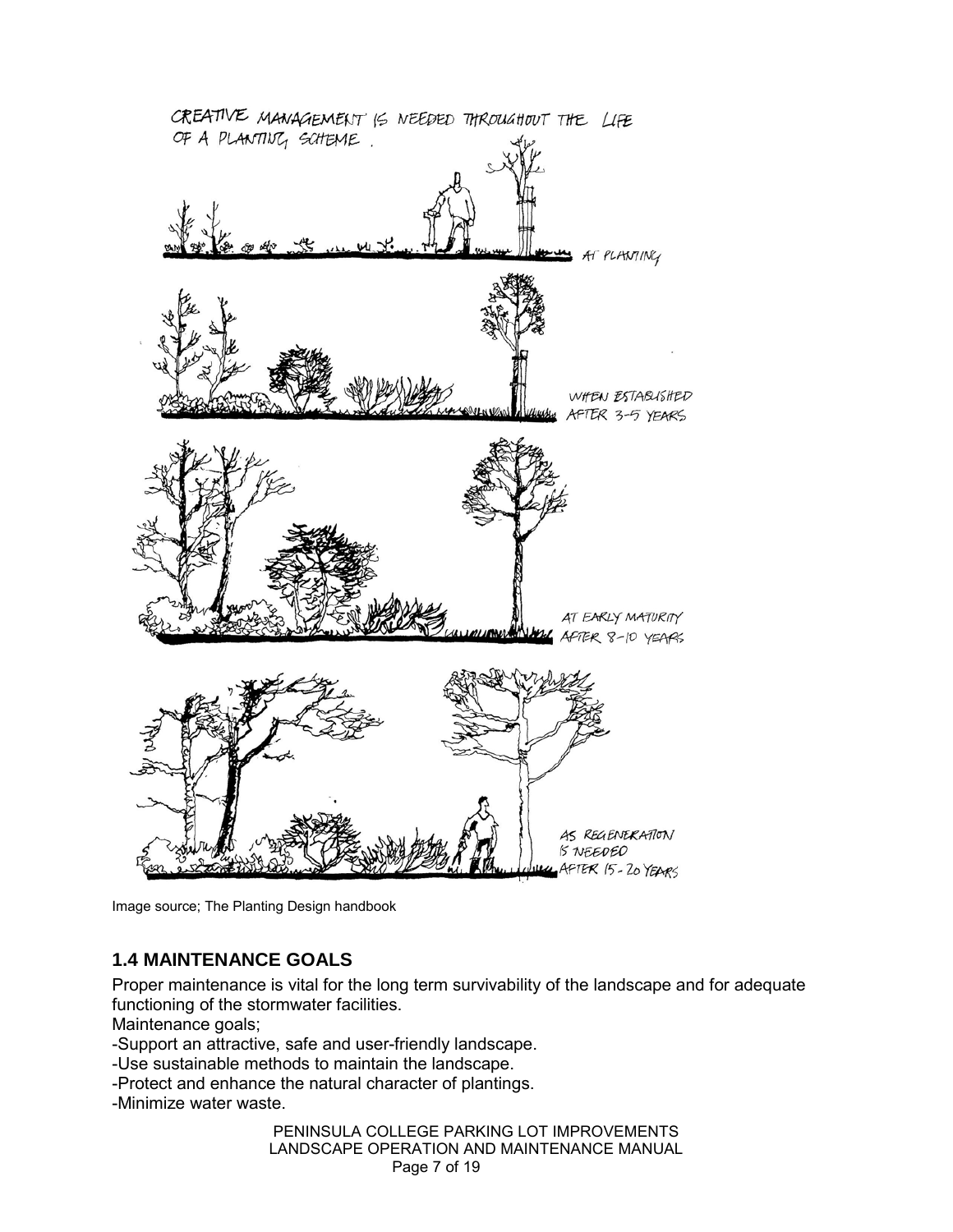#### **1.4.a. Maintenance**

See attached for a yearly maintenance schedule. Carry out maintenance in accordance with the schedule and the information contained below.

#### **1.4.b. Maintenance Record Keeping**

See attached for a maintenance log to be used for record keeping of maintenance activities.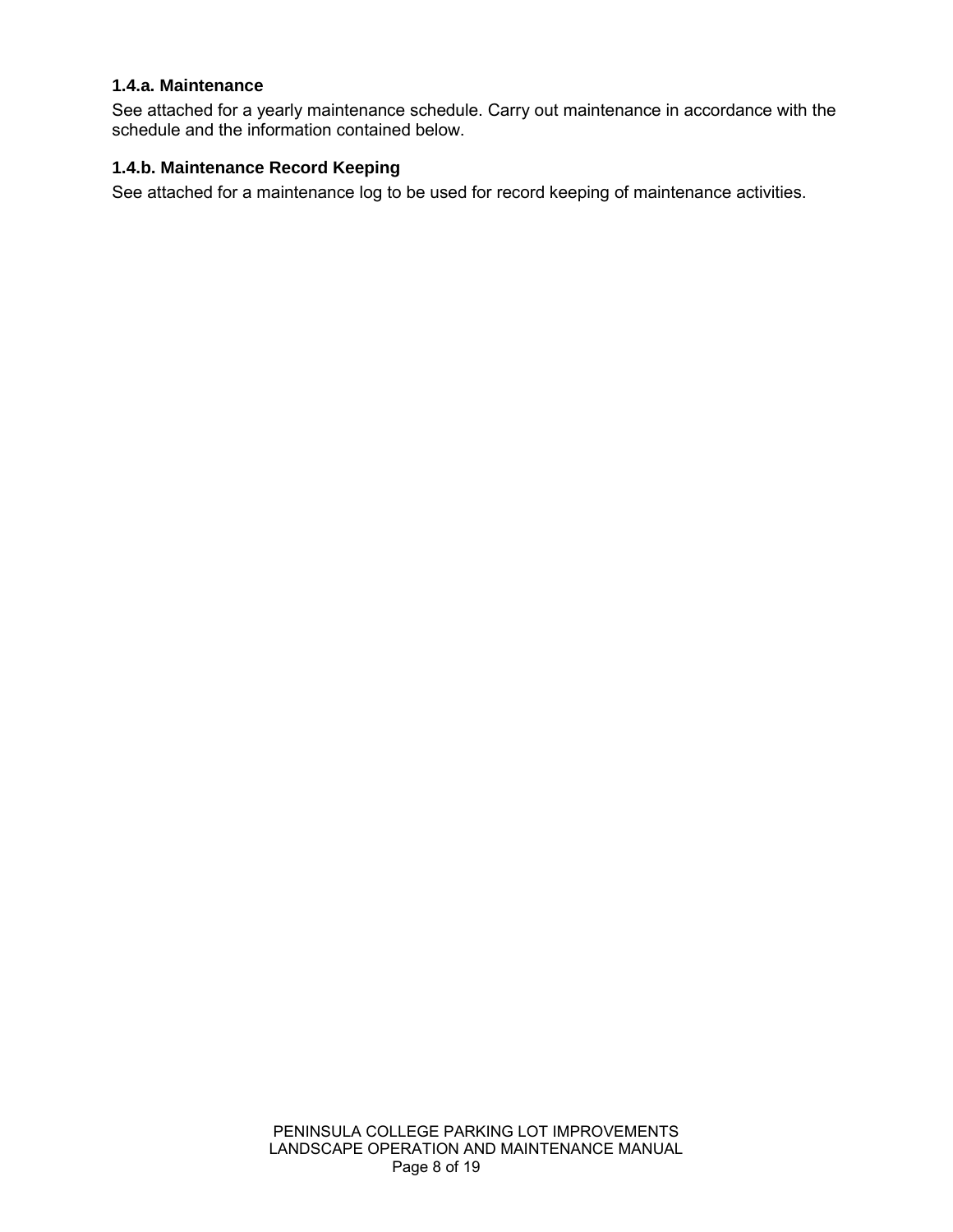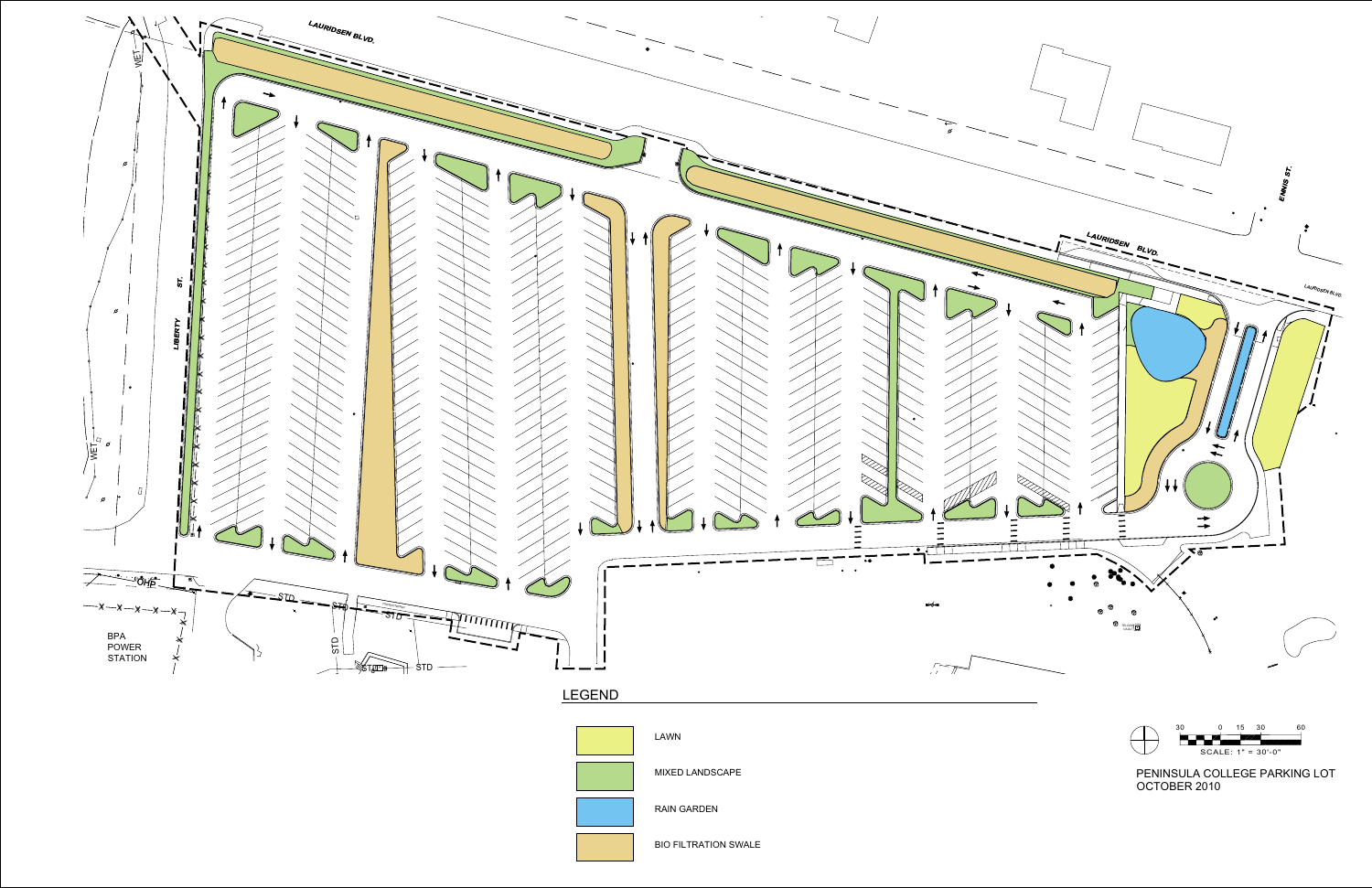## **2. LANDSCAPE MAINTENANCE GUIDELINES**

### **2.1 TREE AND SHRUB CARE**

#### **2.1.a. Irrigation**

Establishment of landscaped areas will require regular irrigation during the growing season for 2-3 years. As the landscape becomes established the irrigation frequency might be reduced to one or two deep waterings per week with additional watering during periods of high temperatures (above 80 degrees). Adjust your watering to reflect weather changes. Plants typically need half as much water in June and September as July and August.

During the establishment period all trees and shrubs shall be watered by thorough deep watering at least every week during the dry season (usually May 15 to October 1) to keep the ground moist to a depth of at least 12 inches.

To keep the plants healthy and vigorous, and to prevent wilting;

-Irrigate approximately 1 inch of water per week.

-Irrigate trees and shrubs longer and less frequently rather than short and frequent events to promote deep root systems.

-Avoid irrigating during periods of heavy rainfall.

Irrigation Guides See attached document *-Smart Watering* 

#### **2.1.b. Pruning**

Pruning of Deciduous Trees:

Prune trees during the dormant season to facilitate the following:

-To enhance the natural growth and shape of the plant.

-Maintain proper sight lines for vehicular and pedestrian circulation.

-To eliminate diseased or damaged growth.

Pruning of Coniferous Trees:

Prune only to eliminate diseased or damaged growth.

Pruning of Shrubs:

Prune shrubs during the dormant season. Do not prune shrubs into ball shapes, and do not prune off lower branches. Allow shrubs to spread and form masses to prevent weed growth below the shrubs.

#### Pruning Guides

See attached documents. *-Develop a preventive pruning program-Young Trees -Develop a preventive pruning program-Mature Trees* 

Web links of interest; *http://hort.ufl.edu/woody/pruning.shtml http://www.plantamnesty.org/pruning\_guides/pg\_northwest\_pacific\_maritime.htm*

#### **2.1.c. Fertilization**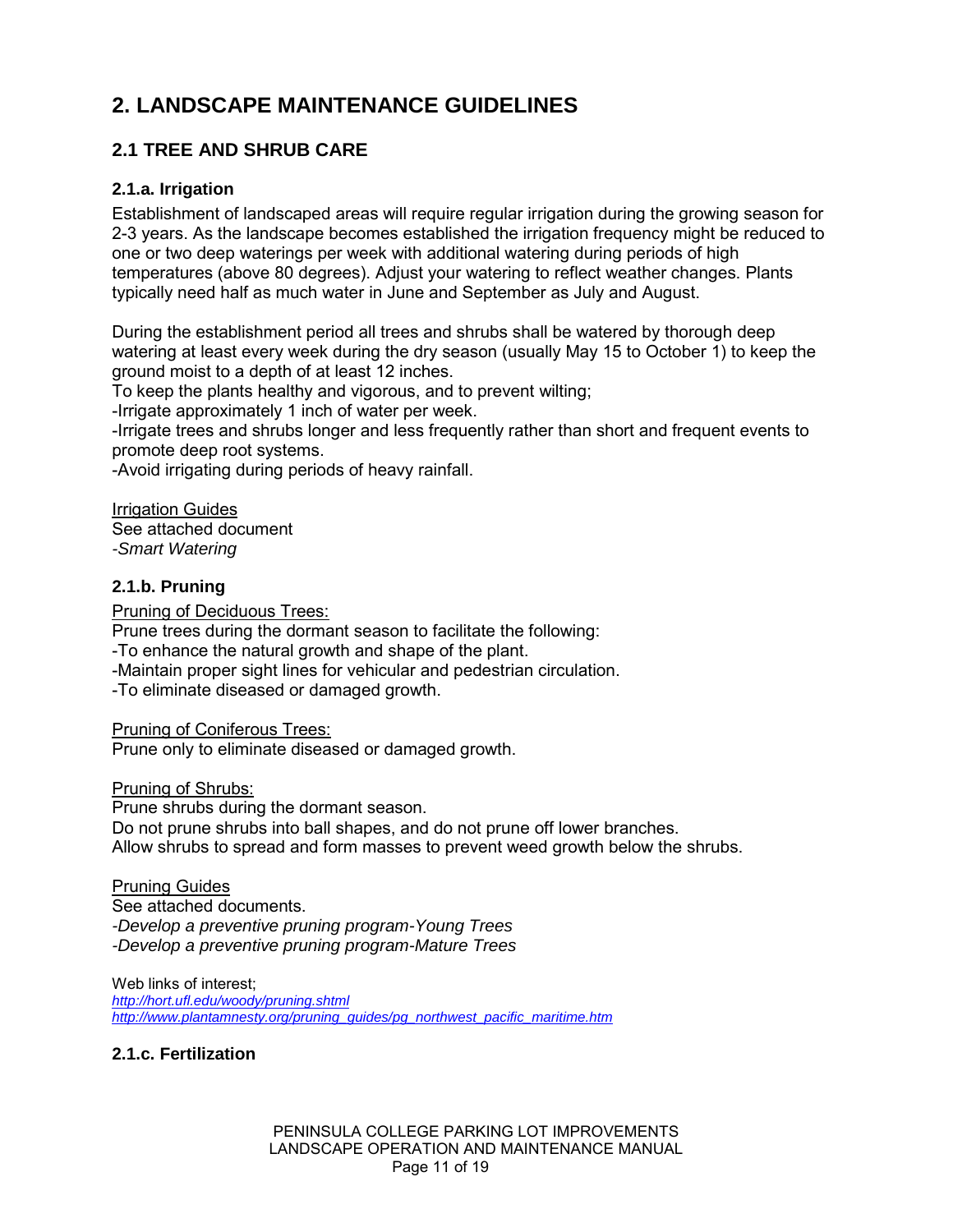1. Fertilize in early spring and late spring, all recently established plants. Use a bridge-type fertilizer (part natural, part synthetic slow release) and follow manufacturer's recommendations for application rate. Provide three (3) pounds of nitrogen per 1,000 square feet. 2. Avoid applying fertilizer to root ball and base of main stem. Spread evenly under plant to drip line.

Tree fertilizers shall meet the following guidelines: -Contains all natural ingredients. -Use a deep root pressurized injection system. Approved products may include: Plant Health Care, MycorTree Injectable − Plant Health Care (PHC) for Trees (select specific − blend based on tree health, soil testing and location)

In mixed planted areas (shrubs, ground covers and perennials) use multi-purpose fertilizers. Acceptable products include: Hendrikus Organics, Complete 6-4-4 − Nature Safe, Landscape Fertilizer 8-5-5 − Walt's Rainy Pacific NW Blend 7-4-9 −

DO NOT USE FERTILIZERS IN RAINGARDENS OR BIOFILTRATION SWALES USE CORN GLUTEN FOR ADDING NUTRIENTS. See next section for information about Corn Gluten

#### **2.1.d. Integrated Pest Management**

Integrated Pest Management (IPM) is an environmentally sensitive approach to pest management. Pests include weeds, insect infestations and diseases that can plague the landscape. To control the pests, IPM relies on a combination of monitoring, prevention and control practices. IPM programs use current, comprehensive information on the life cycles of pests and their interaction with the environment to manage pest damage by the most economical means, and with the least possible hazard to people, property, and the environment. IPM takes advantage of all appropriate pest management options including, but not limited to, cautious use of pesticides.

IPM is not a single pest control method but, rather, a series of pest management evaluations, decisions and controls. The US Environmental Protection Agency defines IPM in four steps, these are:

#### 1. Set Action Thresholds

Before taking any pest control action, IPM first sets an action threshold, a point at which pest populations or environmental conditions indicate that pest control action must be taken. Sighting a single pest does not always mean control is needed. The level at which pests will either become an economic and ecologic threat or visual eyesore is critical to guide future pest control decisions.

#### 2. Monitor and Identify Pests

Not all insects, weeds, and other living organisms require control. Many organisms are harmless, and some are even beneficial. IPM programs work to monitor for pests and identify them accurately, so that appropriate control decisions can be made in conjunction with action thresholds. This monitoring and identification removes the possibility that pesticides will be used when they are not really needed or that the wrong kind of pesticide will be used.

#### 3. Prevention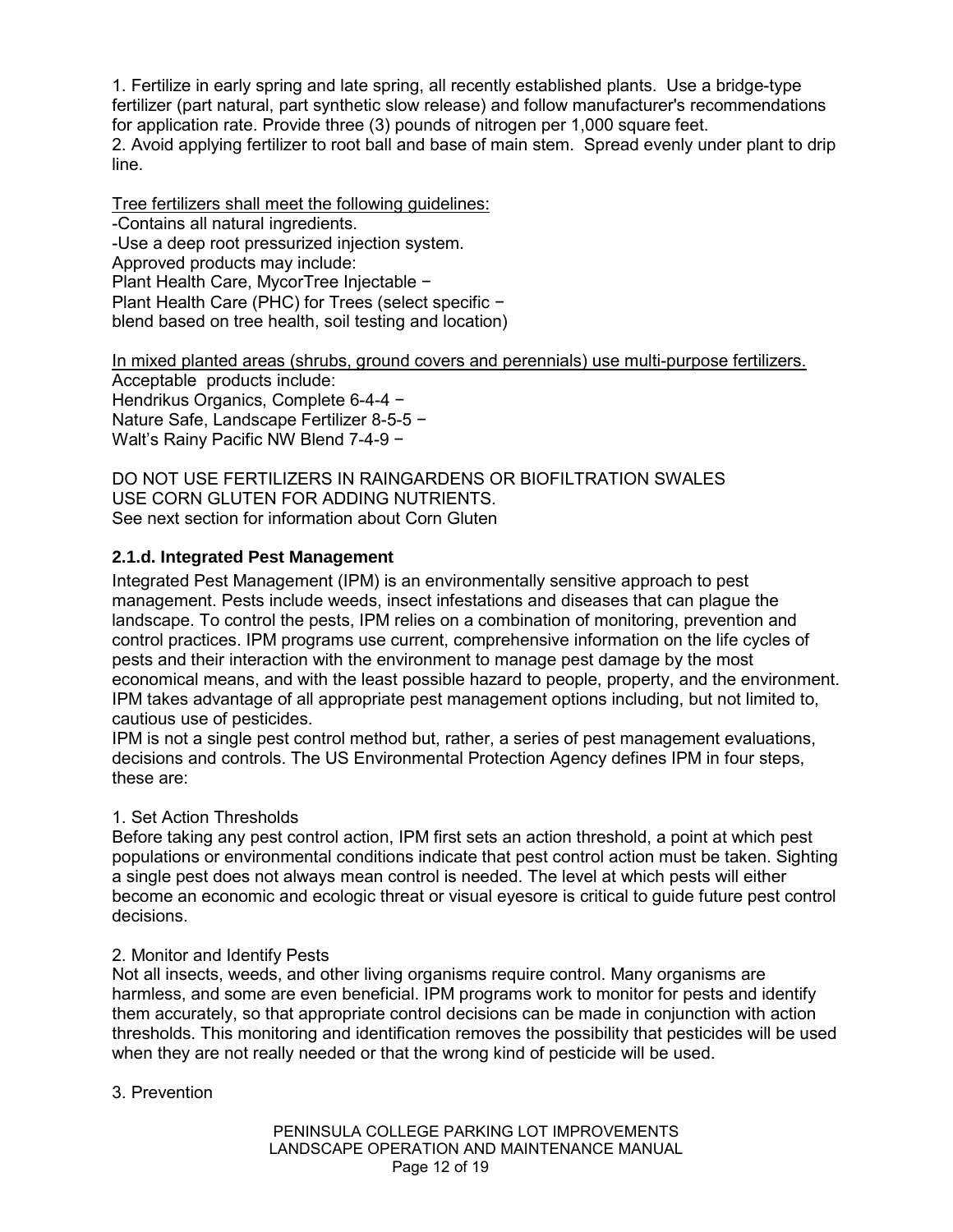As a first line of pest control, IPM programs work to manage the lawns and planting beds to prevent pests from becoming a threat. This should include using a variety of plant species and species that are pest resistant and attract beneficial insects and birds. It should also include building good soils with compost and other organic amendments that give plants the nutrients they need. A healthy plant is better able to resists insect pests and diseases.

#### 4. Control

Once monitoring, identification, and action thresholds indicate that pest control is required, and preventive methods are no longer effective or available, IPM programs then evaluate the proper control method both for effectiveness and risk. Effective, less risky pest controls are chosen first, including highly targeted chemicals, such as pheromones to disrupt pest mating, or mechanical control, such as trapping or weeding. If further monitoring, identifications and action thresholds indicate that less risky controls are not working, then additional pest control methods would be employed, such as targeted spraying of pesticides. Broadcast spraying of non-specific pesticides is a last resort.

#### Weed Control

Keep basins and planting areas free of weeds. Remove weeds manually or by torch. Use broadcast herbicides only as a last resort and use approved natural herbicides. Accepted products include;

-Vinegar based products (use great caution in handling!) such as; Burn-Out

-Non-selective fatty acid soap based herbicides such as; Safer brand fast acting Weed and Grass Killer

-Corn Gluten

Corn gluten is a natural corn by-product that adds nitrogen and suppresses weed seed germination. University researchers discovered that amino acid chains abundant in this material prevent the secondary roots from developing properly in germinating seeds. Therefore, it provides pre-emergent weed-control. It is effective with preventing germination on all kinds of seeds (it is non-selective).

Acceptable products include;

Walt's Organics −Organic Weed-Stopper Plus 10-0-1 http://www.waltsorganic.com/index.html

Insect and Disease Control

Maintain a reasonable control with approved materials, using IPM practices and least toxic methods.

The following biological controls are acceptable:

-Beneficial nematodes

Available from on-line suppliers; Select nematode species based upon target pest.

-The following natural/organic pesticides are acceptable:

Safer brand Insect Killing Soap II (OMRI Listed)

Safer brand Bug Patrol (OMRI Listed) (test for colorfastness before use on evergreens)

-The following natural products can be used to control aphids, cutworms, leaf-miners, whitefly and mites:

Neem oil

-The following natural products are approved to control mildew:

Neem oil

Vegetable oil

A 10:1 mix of water and milk

PENINSULA COLLEGE PARKING LOT IMPROVEMENTS LANDSCAPE OPERATION AND MAINTENANCE MANUAL Page 13 of 19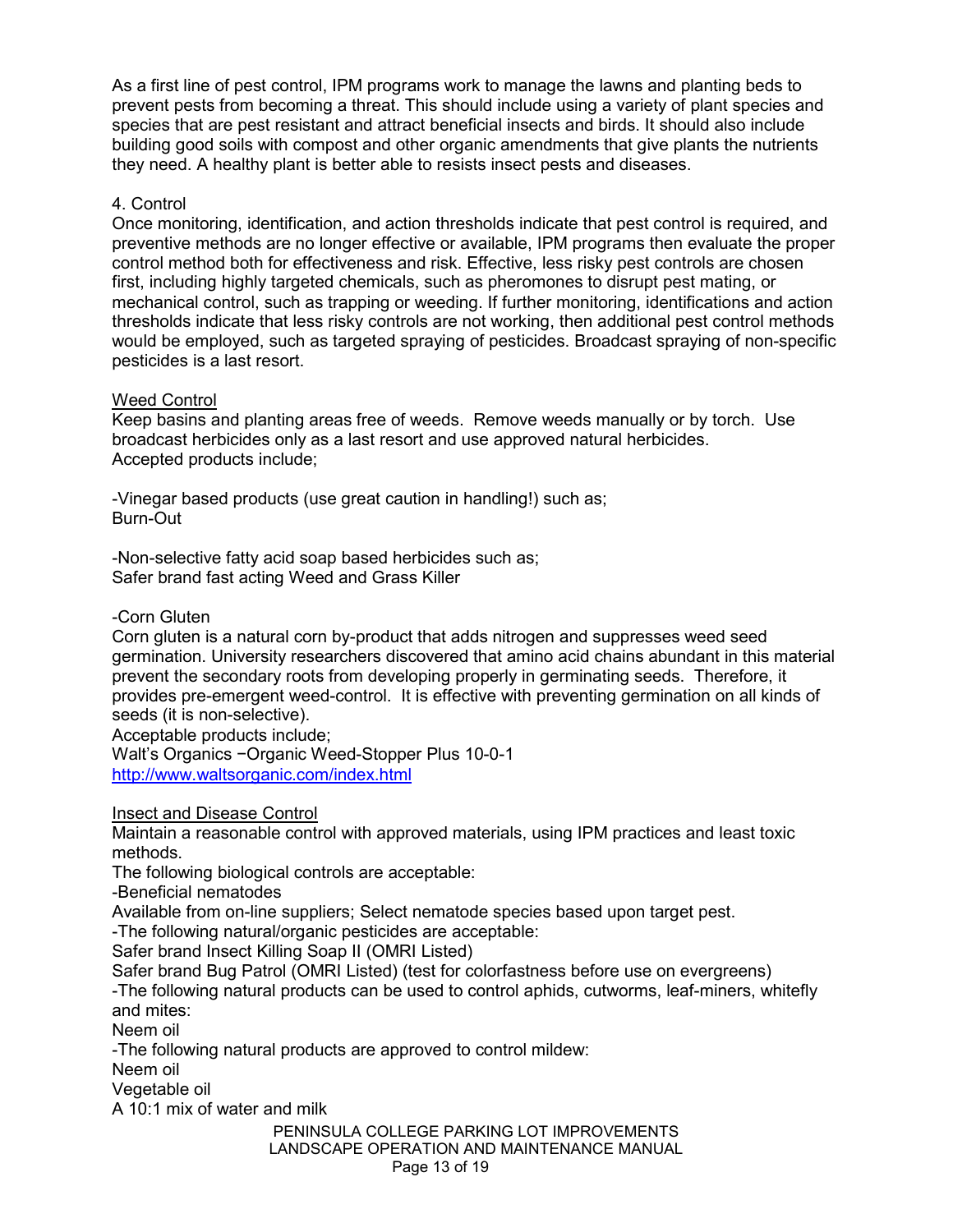#### DO NOT USE PESTICIDES IN RAINGARDENS OR BIOFILTRATION SWALES

IPM Guides See attached documents. *-Alternative pest & disease controls -Pro IPM Fact Sheets* 

IPM Resources City of Seattle Pesticide Reduction Program http://www.cityofseattle.net/environment/pesticides.htm US Environmental Protection Agency -Pesticides http://www.epa.gov/pesticides/controlling/index.htm

#### **2.1.e. Mulching**

Mulch areas with locally obtained free of charge wood chip mulch, and maintain a 2" depth of mulch.

#### **2.1.f. Trash removal**

Remove trash in planting beds and parking areas on a weekly basis to maintain attractive appearance and ensure proper drainage.

#### **2.1.g. Leaf Clean-up**

Leaves in planting beds can be left in place depending on location and amount of leaves, especially when the trees are young and limited in size. The leaves will act as a natural mulch. Be sure to monitor the amount of leaves and remove leaves in planting beds if it seems detrimental to the plants.

Remove fallen leaves on paved surfaces and in planting beds where necessary once every two (2) weeks between the dates October 15 to December 15.

Prior to and after this time period, leaf litter shall be removed around building entrances and surface drainage structures on a once per month basis.

#### **2.2 GROUND COVER AND PERENNIAL CARE**

#### **2.2.a. Irrigation**

All groundcover and perennial beds shall be watered by thorough deep watering every week, or more often, during the dry season (approximately May 15 to October 1), to keep the ground moist at root-level, to keep the plants healthy and vigorous, and to prevent wilting. Refer to tree and shrub care section for further information.

#### **2.2.b. Fertilizing**

Refer to fertilizers listed in the tree and shrub care section.

#### **2.2.c. Grooming**

Deadhead flowering perennials after each species finishes flowering. Do not deadhead or cut back ornamental grasses until early spring. Clean up dead leaves and debris in the fall.

#### **2.3 LAWN CARE**

#### **2.3.a. Irrigation**

Water at such frequency as weather conditions require to replenish soil moisture below root zone (12 inch depth). A total of one (1) inch of water is needed weekly in hot, dry weather.

> PENINSULA COLLEGE PARKING LOT IMPROVEMENTS LANDSCAPE OPERATION AND MAINTENANCE MANUAL Page 14 of 19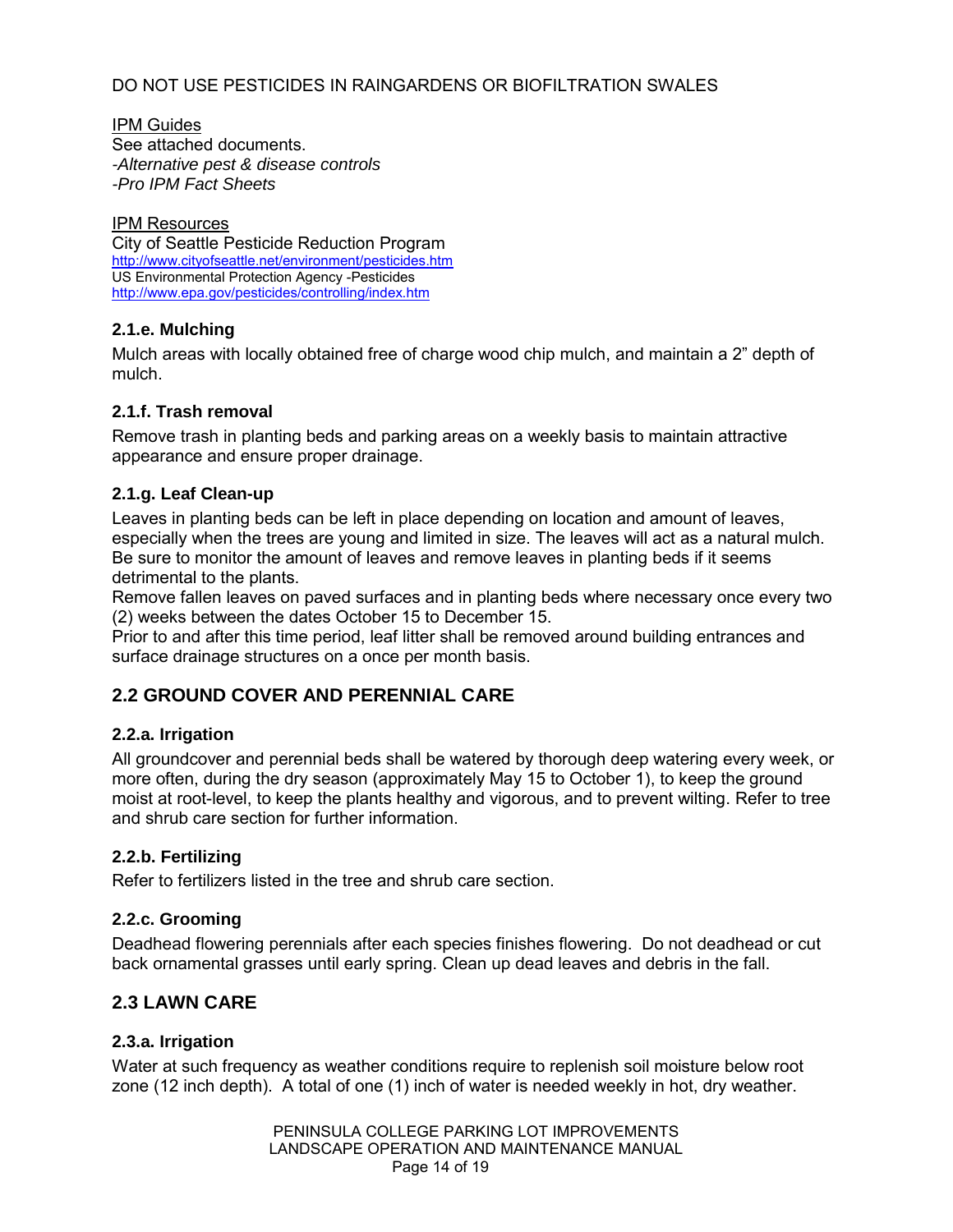-Irrigate lawns longer and less frequently rather than short and frequent events to promote deep root systems.

- Avoid irrigating during periods of heavy rainfall.

- Set irrigation system timer so it runs during off hours ( very early morning) to reduce conflicts with users.

#### **2.3.b. Integrated Pest Management**

Provide adequate level of weed control to maintain a healthy stand of grass. Refer to tree and shrub care section for further information.

#### **2.3.c. Fertilization**

Turf shall be fertilized with a natural, or bridge-type combination fertilizer (part natural, part synthetic slow release), 6-2-4, at the rate of 1 pound nitrogen per 1,000 square feet. Acceptable brand is Nature Safe or similar product

#### **2.3.d. Mowing and Edging**

Mowing height of two (2) inches in warm weather and one and one half (1-1/2) inches during rainy season.

Trim lawn edges at least twice monthly or as needed for neat appearance. Do not leave clippings on paved areas.

Remove clippings from lawns and meadows and paved surfaces and dispose of off-site. If using a mulching mower, leave clippings in place in lawn and meadow areas. Do not allow buildup of mulch that is deleterious to health of lawn.

#### **2.3.e. Seeding**

Reseed, mulch, and repair any bare areas and washout in lawn areas. Seed used for lawns at Peninsula College;

|        | Earthcarpet Tuff Stuff Lawn Seed Mixture |
|--------|------------------------------------------|
| 29.80% | <b>Transcend Intermediate Ryegrass</b>   |
| 29.33% | <b>SR4600 Perennial Ryegrass</b>         |
| 24.14% | <b>Zoom Perennial Ryegrass</b>           |
| SR5250 | Creeping Red Fescure.                    |

#### **2.3.f. Lawn care resources**

Web links of interest: Ecologically Sound Lawn Care for the Pacific Northwest. http://www.seattle.gov/util/groups/public/@spu/@csb/documents/webcontent/ecological\_200312021255394.pdf

### **3. IRRIGATION**

To encourage healthy plant growth both drought and over watering should be avoided. Monitor the plant and root system health and make adjustments to the irrigation schedule as needed.

#### **3.1 IRRIGATION SYSTEM MAINTENENCE**

Areas of dry patches, over saturated areas or other inconsistencies are a sign that the irrigation coverage needs adjustment.

Monitor irrigation heads, controllers, control valves and quick coupler valves for damage or improper function.

-Field monitor to insure that the irrigation system is operating properly.

-Repair irrigation system and keep operational at all times.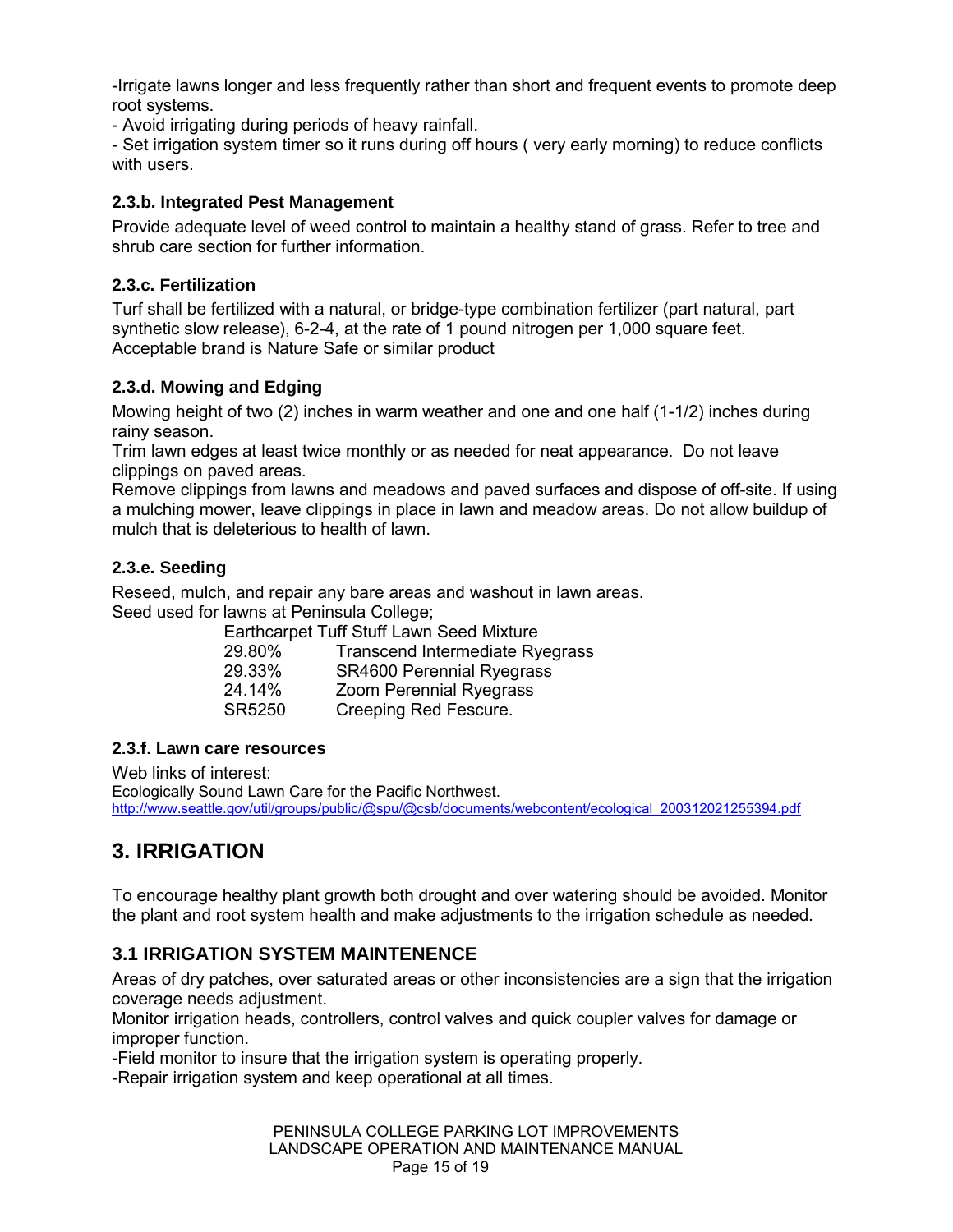#### **3.1.a Vehicular Damage**

Maintain a record of locations of broken irrigation heads associated with vehicular damage. -Where appropriate, install a half buried one-man rock to protect sprinkler head from vehicles. -Where vehicles will continue to impact system, modify system layout. -Relocate sprinkler heads further away from pavement.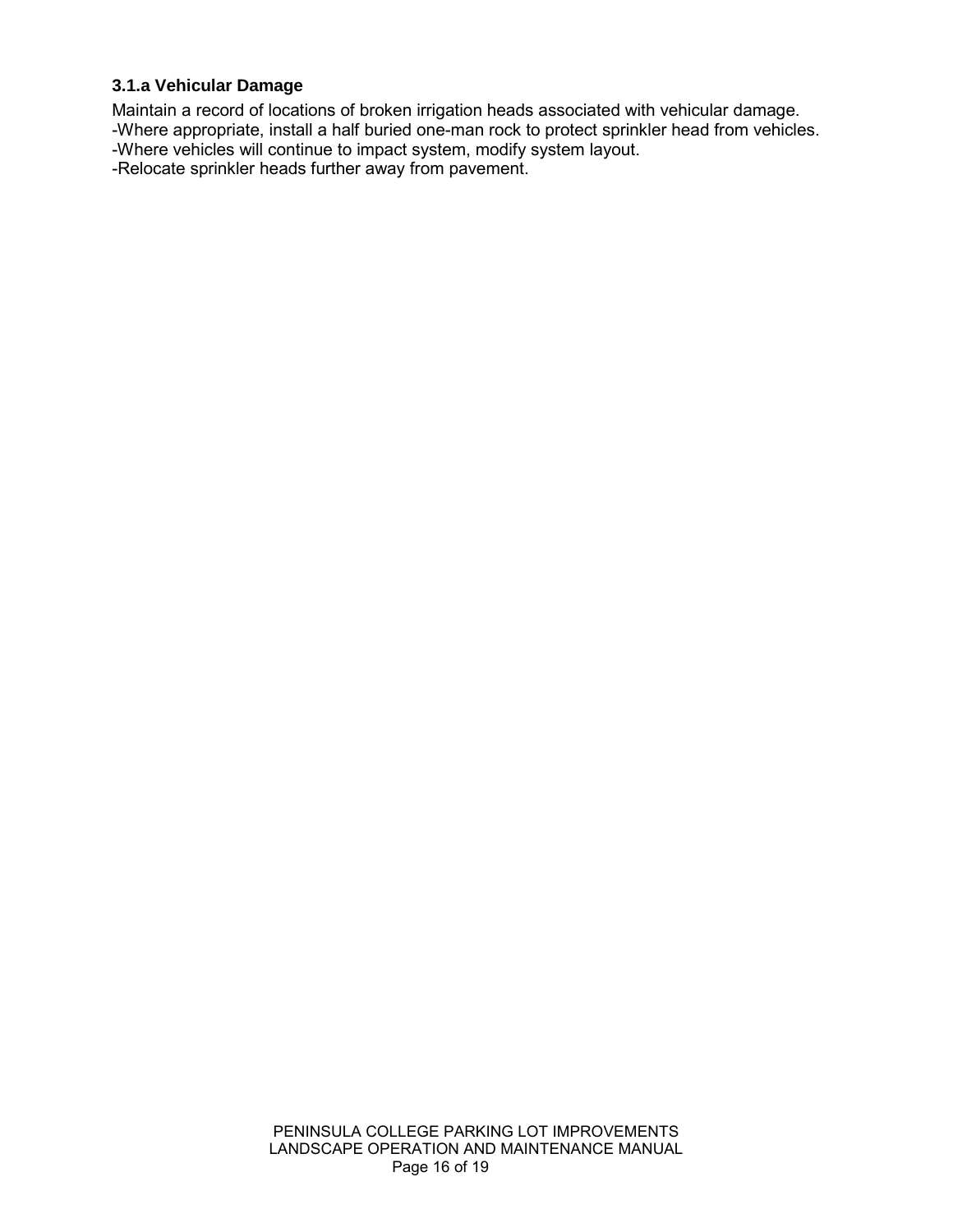# **4. ADDITIONAL RESOURCES**

#### **Fertilizer and Amendment Suppliers:**

Walt's Organics − http://www.waltsorganic.com/index.html (206)783-6685 (phone)

Hendrikus Organics www.hendrikusorganics.com/ (425) 392-9977

Nature Safe − (800)252-4727 www.naturesafe.com

Plant Health Care − (800)421.9051 www.planthealthcare.com

#### **References:**

Up By Roots- Healthy Soils and Trees in the Built environment by James Urban, ISA 2008 Sunset Western Garden Book, 2001 edition High Point Community- Natural Drainage and Landscape Maintenance Guidelines, SVR Design 2010 The Planting design handbook by Nick Robinson Gower publishing 1994 US Environmental Protection Agency -Pesticides http://www.epa.gov/pesticides/controlling/index.htm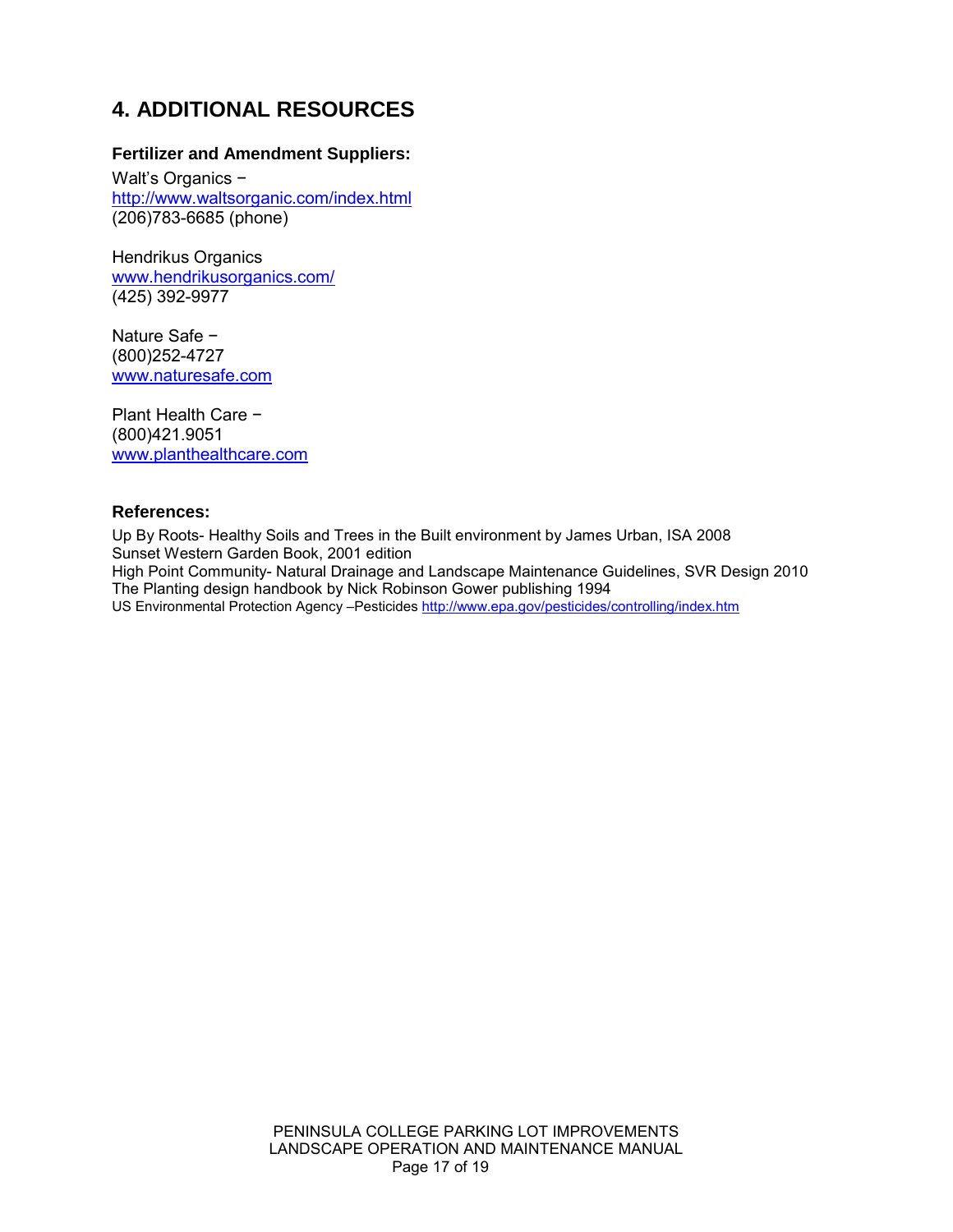# **Peninsula College Parking Lot Maintenance Schedule**

|                  | Planting beds, swales and rain gardens |                                           |                                                            |                                                  |                                              |                                        |                             |                                  |                                  |                                          |                          |                                     |                             |                                                    |
|------------------|----------------------------------------|-------------------------------------------|------------------------------------------------------------|--------------------------------------------------|----------------------------------------------|----------------------------------------|-----------------------------|----------------------------------|----------------------------------|------------------------------------------|--------------------------|-------------------------------------|-----------------------------|----------------------------------------------------|
|                  | Remove<br>trash                        | Remove<br>leaf<br>and<br>branch<br>debris | <b>Trim</b><br>planted<br>areas<br>along<br>paved<br>edges | <b>Weed</b><br>planted<br>areas<br>and<br>swales | <b>Groom</b><br>perennials<br>and<br>grasses | <b>Prune</b><br>trees<br>and<br>shrubs | <b>Irrigation</b><br>system | <b>Apply</b><br>compost<br>mulch | <b>Add</b><br>wood<br>chips      | <b>Fertilize</b>                         | <b>Mow</b><br>lawn       | <b>Trim</b><br><b>lawn</b><br>edges | <b>Weed</b><br><b>lawns</b> | Aerate,<br><b>Overseed</b><br>and topdress<br>lawn |
| <b>JANUARY</b>   | Weekly                                 |                                           |                                                            |                                                  |                                              |                                        |                             |                                  |                                  |                                          |                          |                                     |                             | Aerate every 3-5<br>years.<br>Over seed as         |
| <b>FEBRUARY</b>  | Weekly                                 |                                           |                                                            | 1 time                                           |                                              |                                        |                             |                                  | After 1 <sup>st</sup><br>weeding | <b>Planting beds-</b><br>1 time in early |                          |                                     |                             | needed.                                            |
| <b>MARCH</b>     | Weekly                                 |                                           |                                                            | 1 time                                           |                                              |                                        |                             |                                  |                                  | spring.<br>Lawn- 1 time                  | Start March 15<br>weekly | Start March 15<br>weekly            | 1 time                      |                                                    |
| <b>APRIL</b>     | Weekly                                 |                                           |                                                            | As needed                                        |                                              |                                        | System<br>Start-up          |                                  |                                  | late spring                              | weekly                   | weekly                              | 1 time                      |                                                    |
| <b>MAY</b>       | Weekly                                 |                                           | 1 time                                                     | 1 time                                           |                                              |                                        |                             | 1 time                           |                                  |                                          | weekly                   | weekly                              | 1 time                      |                                                    |
| <b>JUNE</b>      | Weekly                                 |                                           |                                                            | As needed                                        | 1 time                                       |                                        |                             |                                  |                                  | <b>Planting beds-</b>                    | weekly                   | weekly                              | 1 time                      |                                                    |
| <b>JULY</b>      | Weekly                                 | As needed                                 |                                                            | 1 time                                           |                                              | Prune<br>suckers                       |                             |                                  |                                  | 1 time                                   | weekly                   | weekly                              | 1 time                      |                                                    |
| <b>AUGUST</b>    | Weekly                                 | As needed                                 |                                                            | As needed                                        | 1 time                                       |                                        |                             |                                  |                                  |                                          | weekly                   | weekly                              | 1 time                      |                                                    |
| <b>SEPTEMBER</b> | Weekly                                 | As needed                                 | 1 time                                                     | 1 time                                           | 1 time                                       |                                        |                             |                                  | After last<br>weeding            | Lawn- 1 time                             | weekly                   | weekly                              | 1 time                      |                                                    |
| <b>OCTOBER</b>   | Weekly                                 | 2 times<br>1 major leaf<br>clean up       |                                                            |                                                  |                                              |                                        | System<br>Winterizing       |                                  |                                  |                                          | Weekly<br>End October 15 | Weekly<br>End October 15            | 1 time                      |                                                    |
| <b>NOVEMBER</b>  | Weekly                                 | As needed                                 |                                                            |                                                  |                                              |                                        |                             |                                  |                                  |                                          |                          |                                     |                             |                                                    |
| <b>DECEMBER</b>  | Weekly                                 |                                           |                                                            |                                                  |                                              |                                        |                             |                                  |                                  |                                          |                          |                                     |                             |                                                    |